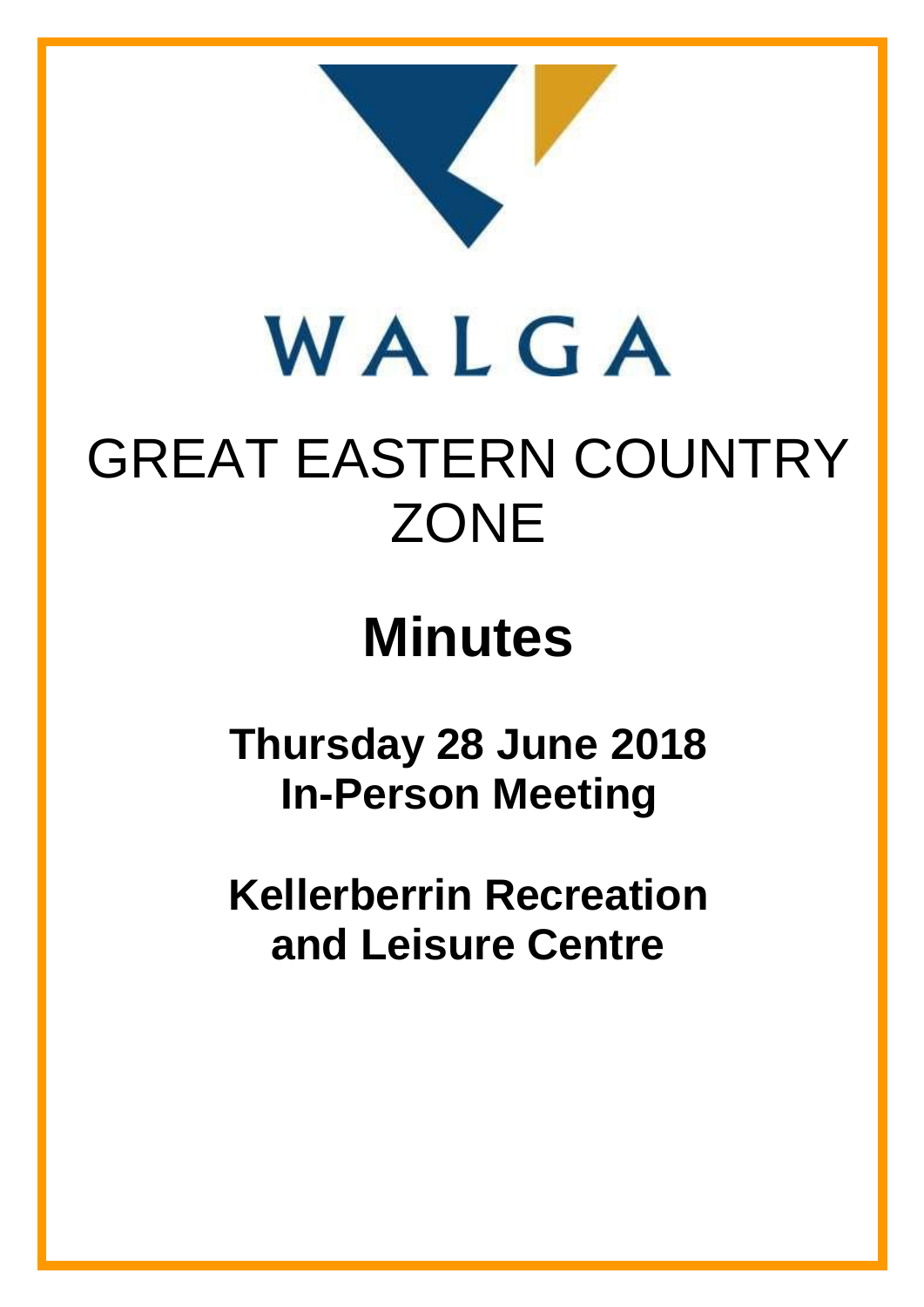# **Table of Contents**

| 1.0  | .3                                                                                                                                                                                               |  |  |  |  |
|------|--------------------------------------------------------------------------------------------------------------------------------------------------------------------------------------------------|--|--|--|--|
| 2.0  |                                                                                                                                                                                                  |  |  |  |  |
| 3.0  |                                                                                                                                                                                                  |  |  |  |  |
| 4.0  |                                                                                                                                                                                                  |  |  |  |  |
| 5.0  |                                                                                                                                                                                                  |  |  |  |  |
|      | 5.1<br>RDA Wheatbelt - Presentation by Ms Mandy Walker, Director Regional Development, RDA<br>Department of Local Government, Department, Sport and Cultural Industries Update (11.45am)4<br>5.2 |  |  |  |  |
| 6.0  |                                                                                                                                                                                                  |  |  |  |  |
|      | Confirmation of Minutes from the Great Eastern Country Zone Meeting held Thursday 26 April<br>6.1                                                                                                |  |  |  |  |
|      | Business Arising from the Minutes of the Great Eastern Country Zone Meeting Thursday 1 March<br>6.2                                                                                              |  |  |  |  |
|      | Business Arising from the Minutes of the Great Eastern Country Zone Meeting Thursday 26 April<br>6.3                                                                                             |  |  |  |  |
|      | Minutes from the Great Eastern Country Zone Executive Committee Meeting held Thursday 7<br>6.4<br>6.5                                                                                            |  |  |  |  |
| 7.0  |                                                                                                                                                                                                  |  |  |  |  |
|      | 7.1                                                                                                                                                                                              |  |  |  |  |
| 8.0  |                                                                                                                                                                                                  |  |  |  |  |
|      | 8.1<br>8.2<br>Wheatbelt District Emergency Management Committee (Wheatbelt DEMC) (Attachments)8<br>8.3<br>8.4<br>8.5<br>8.6                                                                      |  |  |  |  |
| 9.0  | WESTERN AUSTRALIAN LOCAL GOVERNMENT ASSOCIATION (WALGA)                                                                                                                                          |  |  |  |  |
|      | 9.1<br>9.2<br>9.3<br>9.4<br>9.5<br>9.6<br>9.7                                                                                                                                                    |  |  |  |  |
| 10.0 |                                                                                                                                                                                                  |  |  |  |  |
|      | 10.1<br>10.2<br>10.3<br>10.4                                                                                                                                                                     |  |  |  |  |
| 11.0 | Great Eastern Country Zone Meeting 28 June 2018                                                                                                                                                  |  |  |  |  |
|      |                                                                                                                                                                                                  |  |  |  |  |

 $\mathbf{1}$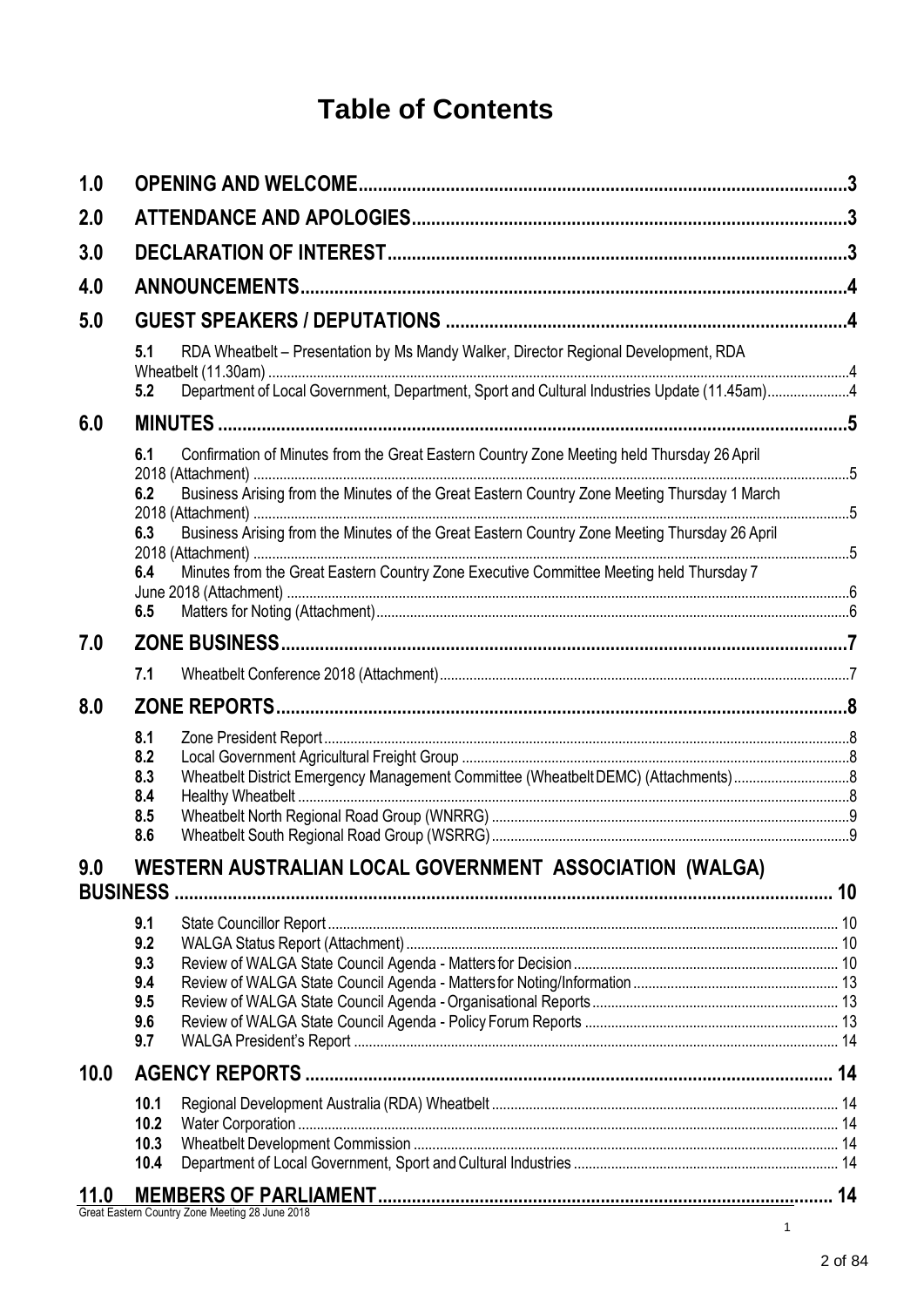1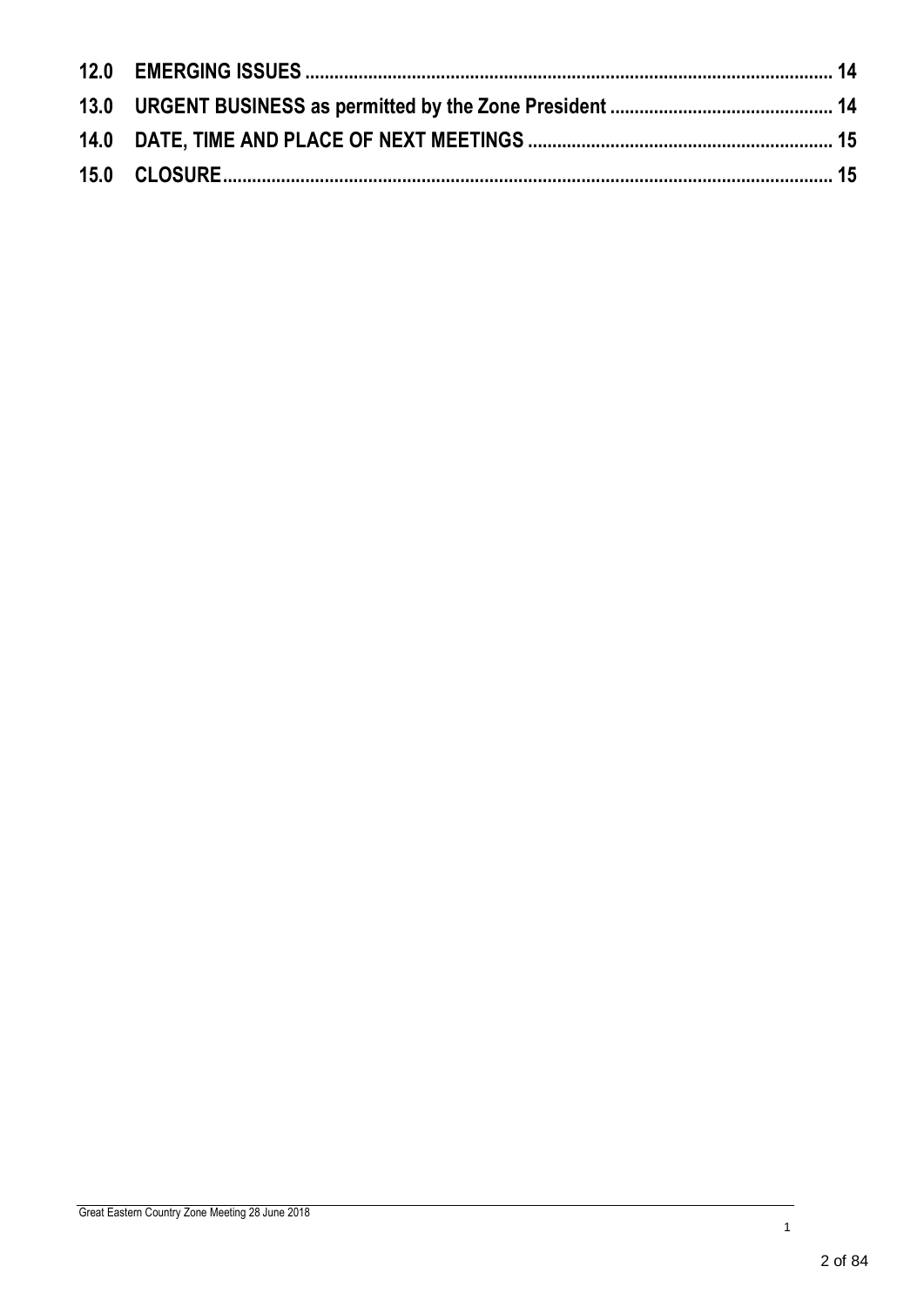# **Minutes**

# **Great Eastern Country Zone**

# **Thursday 28 June 2018**

# <span id="page-3-0"></span>**1.0 OPENING AND WELCOME**

The Zone President, Cr Cole, opened the meeting at 9.32am welcoming all in attendance.

# <span id="page-3-1"></span>**2.0 ATTENDANCE AND APOLOGIES**

#### **Attendance**

Cr Rhonda Cole (Chair) President, Shire of Narembeen Mr Chris Jackson CEO, Shire of Narembeen Cr Ramesh Rajagoplan Deputy President Shire of Bruce Rock Mr Darren Mollenoyux CEO, Shire of Bruce Rock Mr Alan O'Toole Shire of Bruce Rock Cr Eileen O'Connell President, Shire of Nungarin Cr Jim Taylor Deputy President, Shire of Nungarin Cr Steven Gamble<br>
Claire Trenorden Shire of Wyalkatchem<br>
Shire of Waylkatchem Shire of Waylkatchem Cr Sue Meeking **President**, Shire of Kondinin Ms Mia Dohnt CEO, Shire of Kondinin Cr Onida Truran **President**, Shire of Yilgarn Cr Wayne Dellabosca Deputy President, Shire of Yilgarn Mr Peter Clarke A/CEO, Shire of Yilgarn Cr Ricky Storer **President**, Shire of Koorda Mr David Burton CEO, Shire of Koorda Cr Rod Forsyth President, Shire of Kellerberrin Mr Raymond Griffiths CEO, Shire of Kellerberrin Cr Karin Day President, Shire of Westonia Mr Jamie Criddle CRO CEO, Shire of Westonia Cr Dennis Whisson **President**, Shire of Cunderdin Cr Alison Harris Councillor, Shire of Cunderdin Cr Glenice Batchelor Councillor, Shire of Tammin Mr Neville Hale Joint CEO, Shires of Cunderdin and Tammin Cr Geoff Waters Deputy President, Shire of Trayning<br>Cr Tony Sachse President, Shire of Mt Marshall President, Shire of Mt Marshall Mr John Nuttall CEO, Shire of Mt Marshall Cr Ken Hooper President, Shire of Merredin Cr Mal Willis Deputy President, Shire of Merredin Mr Greg Powell **CEO**, Shire of Merredin

Mr Tony Brown, Executive Officer, Mr Ian Duncan, Executive Manager Infrastructure, WALGA

#### **Guests**

Ms Jodie Holbrook, Director Local Government Policy and Engagement, Department of Local Government, Sport and Cultural Industries Mr Rob Didcoe, Executive Director of Infrastructure, Department of Local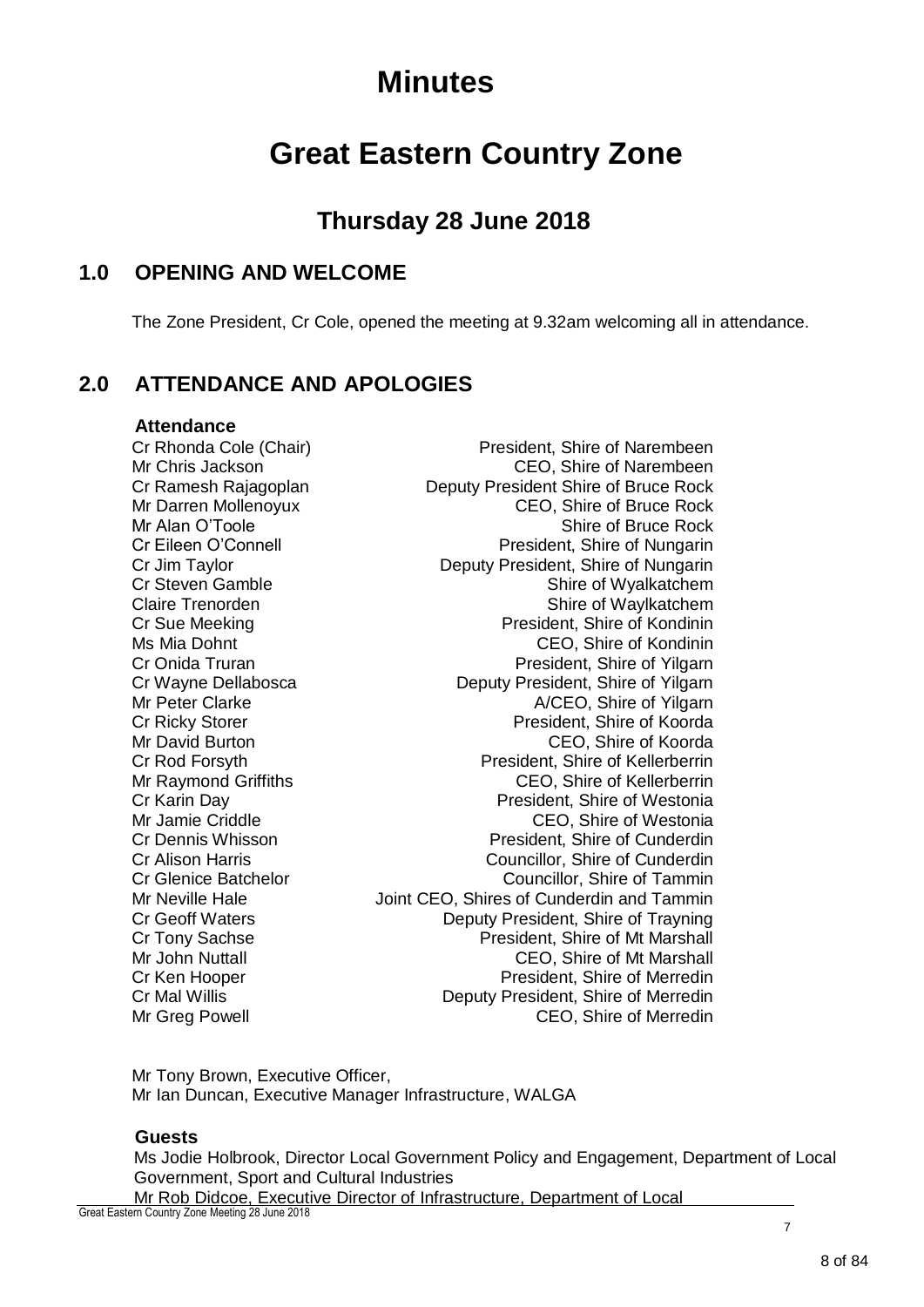Government, Sport and Cultural Industries Ms Mandy Walker, Director Regional Development RDA Wheatbelt Mt Craig Manton, Regional Manager, Main Roads, WA

#### **Apologies**

- 
- Cr Stephen Strange, President Shire of Bruce Rock Cr Quentin Davies **President, Shire of Wyalkatchem** Mr Ian McCabe CEO, Shire of Wyalkatchem Cr Kellie Mortimer **Deputy President, Shire of Narembeen** Mr Adam Majid<br>
CEO, Shire of Nungarin<br>
Cr Melanie Brown<br>
Cr Melanie Brown President, Shire of Trayning Mr Graham Merrick, CEO Shire of Trayning Cr Nick Gillett **Deputy President, Shire of Mt Marshall Cr Gary Shdbolt, Cr Gary Shdbolt, President, Shire of Mukinbudin** Mr Dirk Sellenger CEO, Shire of Mukinbudin

Hon Mia Davies MLA, Member for Central Wheatbelt Hon Martin Aldridge MLC, Member for Agricultural Region Hon Laurie Graham MLC, Member for Agricultural Region Hon Rick Mazza MLC, Member for Agricultural Region Hon Melissa Price MP, Member for Durack

Ms Pam I'Anson, Director Central Region Regional Operations and Business Development Industry and Development, Department of Primary Industries and Regional Development Ms Sharon Broad Regional Manager Goldfields and Agricultural Region Water **Corporation** Ms Wendy Newman, CEO Wheatbelt Development Commission

#### <span id="page-4-0"></span>**3.0 DECLARATION OF INTEREST** Nil

<span id="page-4-1"></span>**4.0 ANNOUNCEMENTS**

Nil

# <span id="page-4-2"></span>**5.0 GUEST SPEAKERS / DEPUTATIONS**

#### <span id="page-4-3"></span>**5.1 RDA Wheatbelt – Presentation by Ms Mandy Walker, Director Regional Development, RDA Wheatbelt**

Mandy Walker, Director Regional Network RDA Wheatbelt provided the Zone with information on the WA RDA forum, information on federal government funding available.

The main role of the Wheatbelt RDA is a facilitative role for the area and linking the area up with Federal Government agency assistance.

### <span id="page-4-4"></span>**5.2 Department of Local Government, Department, Sport and Cultural Industries Update (11.45am)**

Jodie Holbrook, Director Local Government Policy and Engagement, Department of Local Government, Sport and Cultural Industries

Mr Rob Didcoe, Executive Director of Infrastructure, Department of Local Government,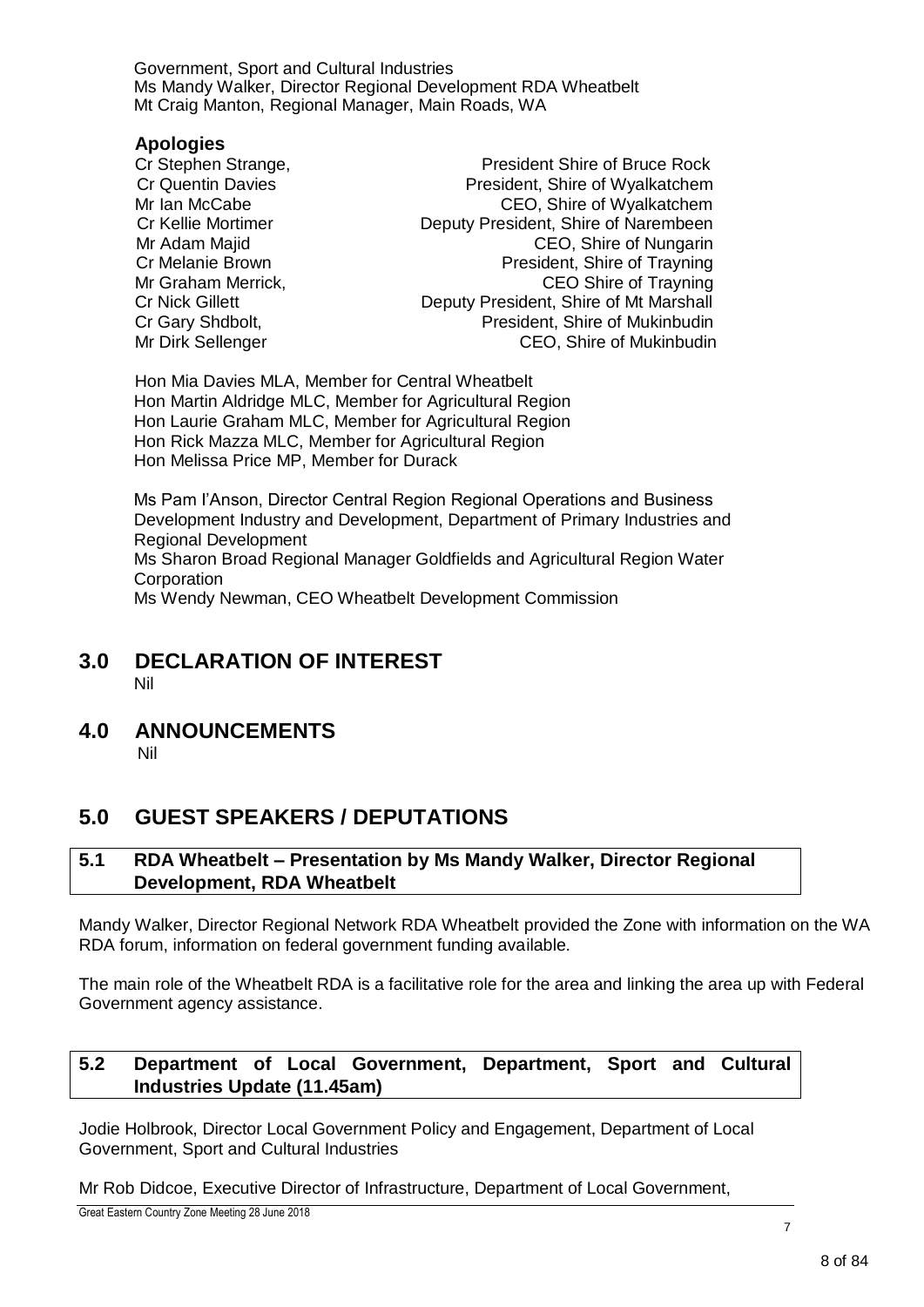Jodie and Rob provided the Zone with information on the work being carried out by the Department of Local Government, Sport & Cultural Industries

A copy of their presentation is attached.

## <span id="page-5-0"></span>**6.0 MINUTES**

### <span id="page-5-1"></span>**6.1 Confirmation of Minutes from the Great Eastern Country Zone Meeting held Thursday 26 April 2018**

The Minutes of the Great Eastern Country Zone Meeting held Thursday 26 April 2018 have previously been circulated to Member Councils.

| <b>RESOLUTION:</b> | <b>Moved: Cr Sachse</b> | Seconded: Cr Truran |
|--------------------|-------------------------|---------------------|
|--------------------|-------------------------|---------------------|

**That the Minutes of the Meeting of the Great Eastern Country Zone held Thursday 26 April 2018 confirmed as a true and accurate record of the proceedings subject to the following amendment to item 7.6 Power/Telecommunication Outages;** 

*That the Great Eastern Country Zone in conjunction with WALGA and the State Emergency Management Committee seek meetings with relevant Commonwealth agencies to develop resolutions to the ongoing power & telecommunication outages being experienced in parts of the central and eastern Wheatbelt.*

#### **CARRIED**

## <span id="page-5-2"></span>**6.2 Business Arising from the Minutes of the Great Eastern Country Zone Meeting Thursday 1 March 2018**

#### **7.3 Education Department Spending Cuts**

*RESOLUTION: Moved: Cr Sachse Seconded: Cr Harris* 

*That the Great Eastern Country Zone:*

- *1. Write to both the Premier and the Minister for Education to express concern regarding the impact of cuts to education expenditure on the Wheatbelt Region; and*
- *2. Invite the Regional Director of Education to the next Zone Meeting to discuss the impact of all education cuts on the Wheatbelt Region.*

*CARRIED*

A response to correspondence written to the Premier on education funding cuts has been received. A copy of the letter formed an attachment to the meeting agenda.

An invitation to the Regional Director of Education, Ms Alison Ramm, was extended by the Zone for the April Zone Meeting but Ms Ramm was unable to attend due to prior commitments.

The Zone will need to determine on the basis of advice contained within the Premier's letter whether meeting with Ms Ramm will be of benefit.

The Executive Officer is of the view that it would be appropriate to extend another invitation to the Regional Director as it is important to establish strong communications with the education sector at the regional level.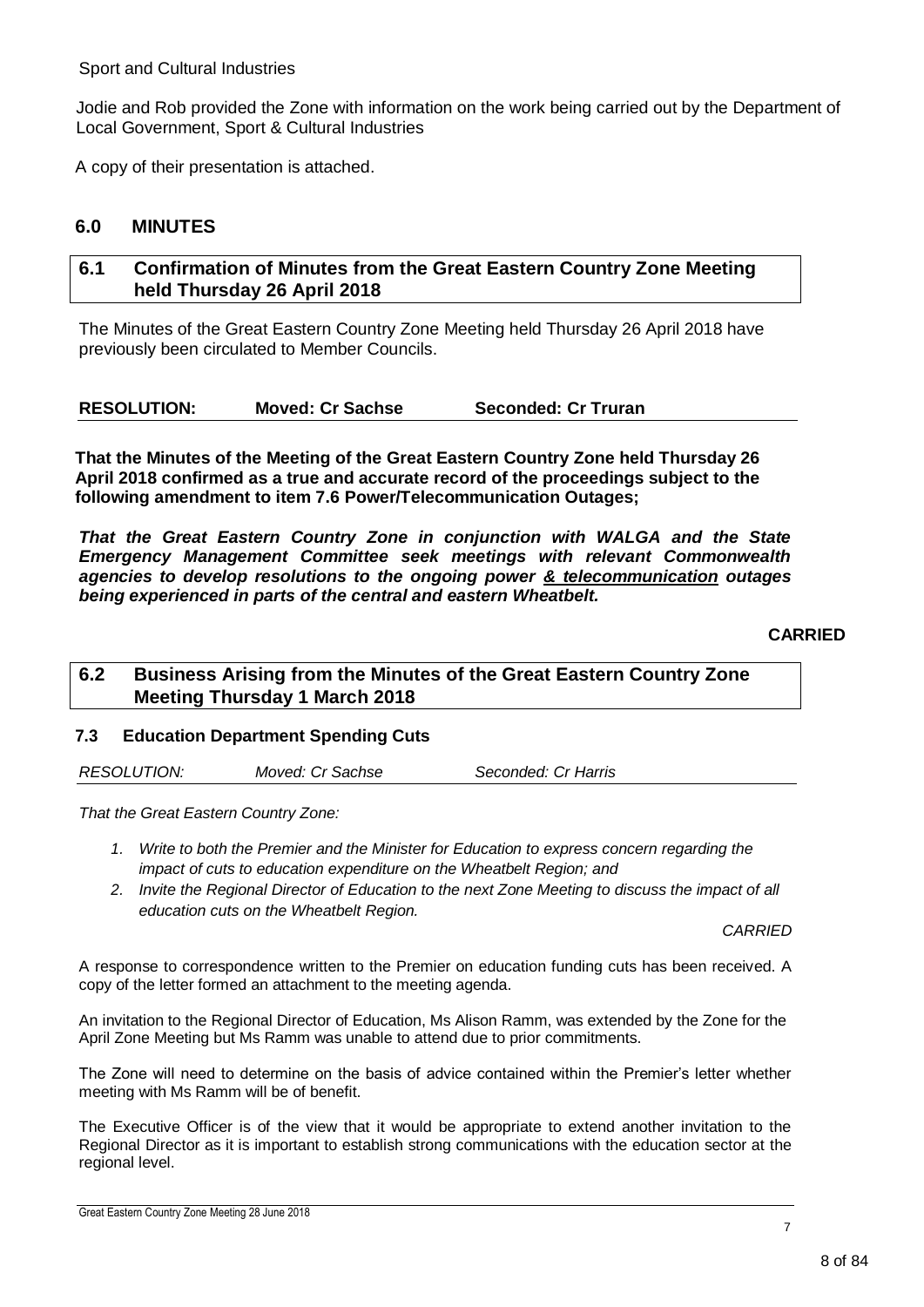- **1. That the Great Eastern Country Zone advise that the funding cuts are not to effect the integrity of the delivery of agricultural education programs.**
- **2. Extend an invitation to the Regional Director of Education, Ms Alison Ramm, for the August meeting of the Zone**

#### **CARRIED**

### <span id="page-6-0"></span>**6.3 Business Arising from the Minutes of the Great Eastern Country Zone Meeting Thursday 26 April 2018**

#### **7.6 Power/Telecommunication Outages across the Great Eastern Country Zone during the 2018 Easter Weekend**

| <b>RESOLUTION:</b><br>Moved: Cr Sachse | Seconded: Cr Hooper |
|----------------------------------------|---------------------|
|----------------------------------------|---------------------|

*That the Great Eastern Country Zone in conjunction with WALGA and the State Emergency Management Committee seek meetings with relevant Commonwealth agencies to develop resolutions to the ongoing power outages being experienced in parts of the central and eastern Wheatbelt.*

#### *CARRIED*

At the GECZ Executive Meeting held 7 June, Cr Sachse requested that this matter be raised for further discussion citing the ongoing issues associated with power outages being experienced by some Councils within the Great Eastern Country Zone.

The Shire of Mt Marshall has at Council level being working on this matter since the last Zone Meeting.

A copy of a letter from the Shire of Mt Marshall dated 21 May 2018 to Telstra and a report on a meeting held on Wednesday 13 June 2018 between senior Telstra representatives, Cr Sachse and the Shire's CEO John Nuttall form attachments to the meeting agenda.

Cr Sachse advised the meeting that Telstra will be upgrading the battery back-up facility.

#### **Noted**

#### **9.3 Review of WALGA State Council Agenda - Matters for Decision (5.12 Proposed Amendments to the WALGA Constitution (01-001-01-0001)**

*RESOLUTION: Moved: Cr O'Connell Seconded: Cr Truran*

*That the matter of representation on State Council be referred to Member Councils for consideration with responses to be considered at the June Meeting of the Great Eastern Country Zone.*

*CARRIED*

The Executive Officer received four responses, from Local Governments on this matter.

The responses were as follows:

- **Shire of Kellerberrin**
	- That Council advise:
- *1.* that on review the Shire of Kellerberrin believes a membership base of twelve (12) be sufficient based on a six (6) Country, six (6) City membership.
- *2.* The nominations for the six (6) City and Country memberships be received from the individual zones from the City or Country.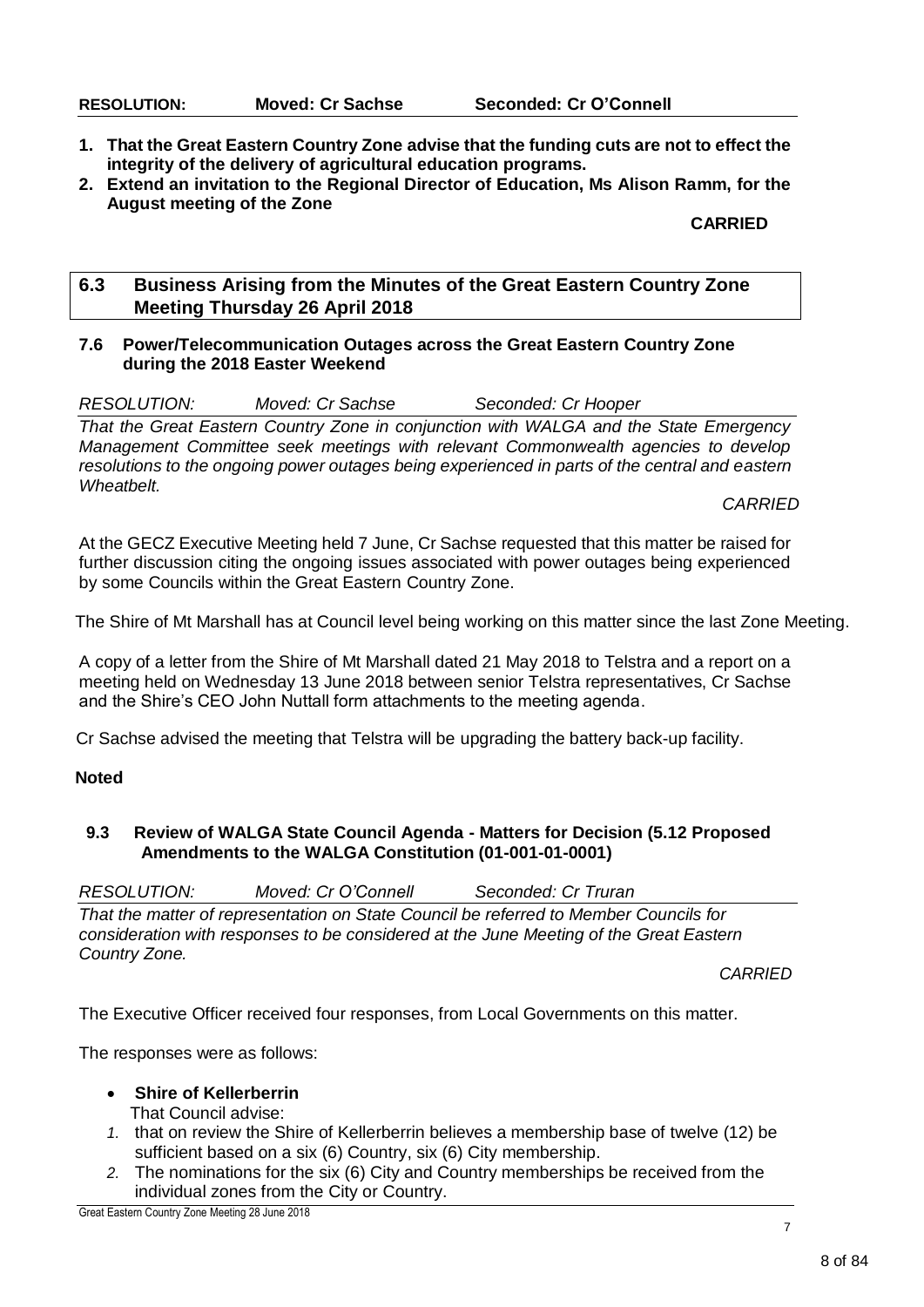#### **Shire of Merredin**

That Council acknowledge that further analysis of the implications of a reduction are required and suggest that WALGA commission a discussion paper on the topic after the 2018 Annual General Meeting

#### **Shire of Yilgarn**

That whilst it considers that the composition of the WALGA State Council is unwieldy, Council does not have a view on reducing the representation as the primary objective of the WALGA State Council is being achieved, that being Country and City local Governments having equal representation and the fact that this has worked since the existence of WALGA.

#### **Shire of Mt Marshall**

Council does not hold any firm view regarding the current make-up of State Council and any potential change.

#### Comment

Tony Brown advised that WALGA State Council had a strategic Planning forum on 6 June 2018, and there was discussion on the structure of the WALGA State Council.

WALGA staff will be preparing a paper on different options for the best structure and a consultation process with Local Governments and the Zones would be undertaken.

#### **Noted**

#### <span id="page-7-0"></span>**6.4 Minutes from the Great Eastern Country Zone Executive Committee Meeting held Thursday 7 June 2018**

Presenting the Minutes from the Great Eastern Country Zone Executive Committee Meeting held Thursday 7 June 2018

**RESOLUTION: Moved: Cr Day Seconded: Cr Waters**

#### **That the Minutes of the Meeting of the Great Eastern Country Zone Committee Meeting held Thursday 7 June 2018 be received.**

**CARRIED**

#### <span id="page-7-1"></span>**6.5 Matters for Noting**

Office of Bushfire Risk Management (OBRM) Update June 2018

**RESOLUTION: Moved: Cr Storer Seconded: Cr Truran**

**That the matters listed for noting be received.**

**CARRIED**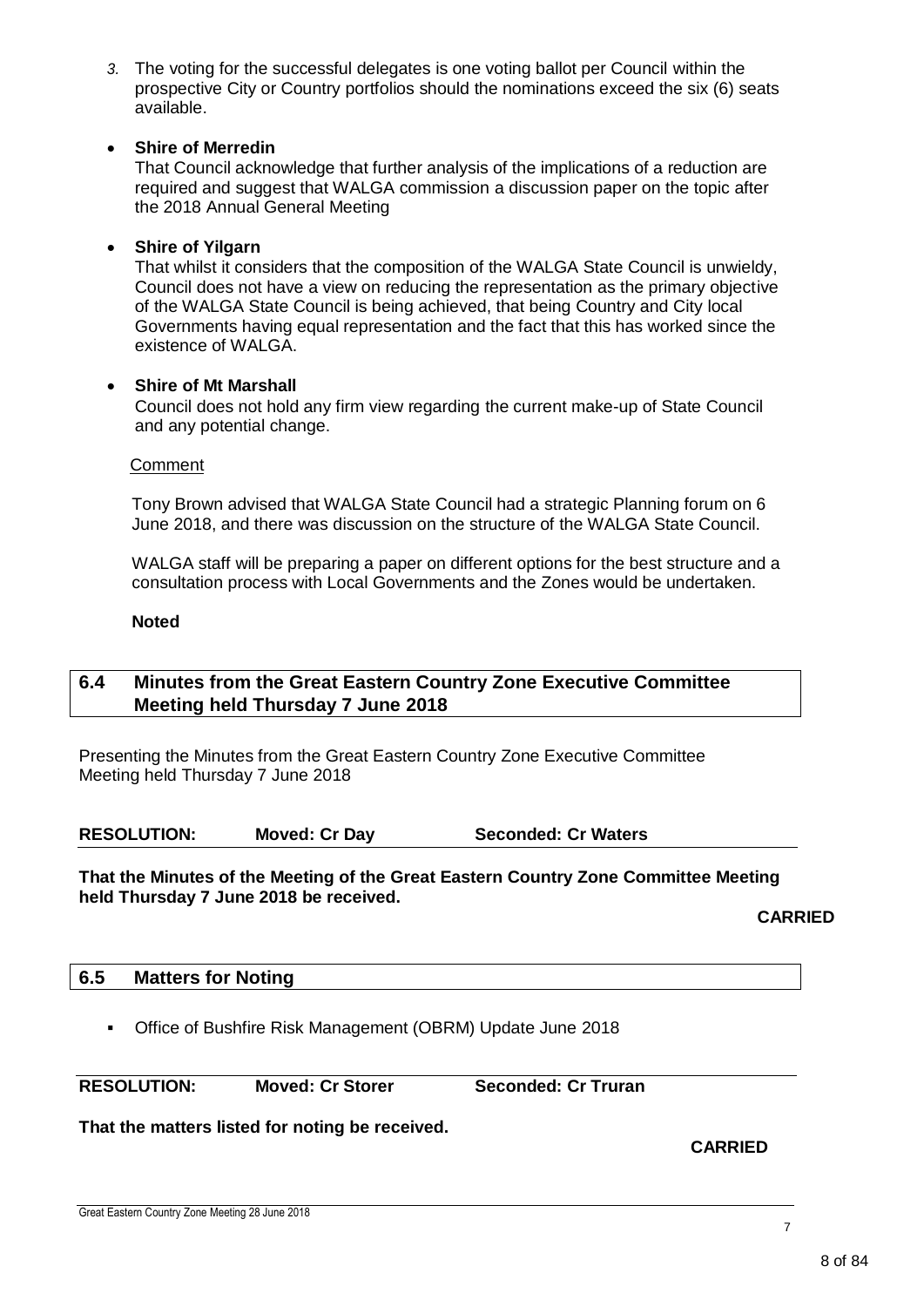# <span id="page-8-0"></span>**7.0 ZONE BUSINESS**

<span id="page-8-1"></span>

| <b>Wheatbelt Conference 2018</b><br>7.1 |                                             |  |
|-----------------------------------------|---------------------------------------------|--|
| <b>Reporting Officer:</b>               | Helen Westcott, Executive Officer           |  |
| <b>Disclosure of Interest:</b>          | Nil                                         |  |
| Date:                                   | 20 June 2018                                |  |
| <b>Attachments:</b>                     | Wheatbelt Conference 2018 Evaluation Report |  |
|                                         |                                             |  |

#### **Background:**

The Wheatbelt Conference 2018 was held in Jurien Bay at the Jurien Bay Recreation Centre on 5-6 April 2018. The conference theme was "Small Towns – BIG Dreams – Transitioning Regional Economies".

#### **Executive Officer Comment:**

The Wheatbelt Conference 2018 was held in Jurien Bay at the Jurien Bay Recreation Centre on 5-6 April 2018. The conference theme was "Small Towns – BIG Dreams – Transitioning Regional Economies".

Based on the feedback received by members of the organising committee, both during and after the conference, all delegates seemed to have enjoyed themselves, with positive feedback on the venue, the conference speakers, the attendance by the Minister for Local Government; Sport; Cultural Industries, Hon David Templeman MLA and the preconference bus tour. The conference dinner was also very well attended with some 100 guests enjoying the buffet dinner prepared by the P and C Committee from the Jurien Bay District High School.

The partners program, a first for the Wheatbelt Conference, was also very well received. Covering the duration of the conference, the program was organised by the Shire of Dandaragan and really enjoyed by those who visited the many interesting sights in and around Jurien Bay, Cervantes and a little further afield.

Through Keynote Conferences, the organisation engaged to handle all registrations, a conference evaluation has been completed and forms an attachment to these meeting papers.

| <b>RESOLUTION:</b> | Moved: Cr Rajagoplan |  |
|--------------------|----------------------|--|
|--------------------|----------------------|--|

**RESOLUTION: Moved: Cr Rajagoplan Seconded: Mr Mollenoyux**

**That the report be received**

**CARRIED**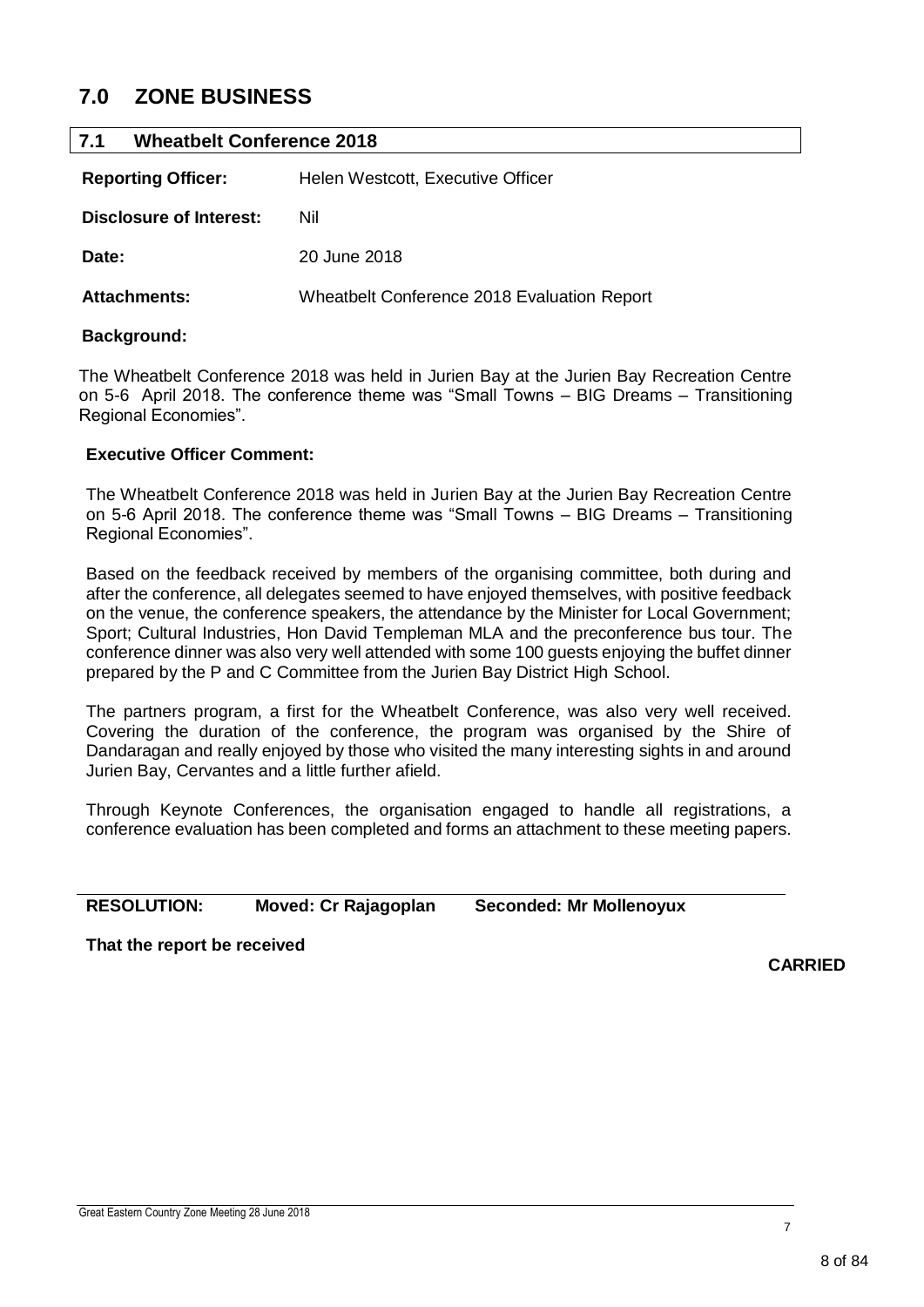# <span id="page-9-0"></span>**8.0 ZONE REPORTS**

#### <span id="page-9-1"></span>**8.1 Zone President Report**

Cr Rhonda Cole

| <b>RESOLUTION:</b> | <b>Moved: Cr Truran</b> | Seconded: Cr O'Connell |
|--------------------|-------------------------|------------------------|
|                    |                         |                        |

**That the Zone President's Report be received.**

**CARRIED**

#### <span id="page-9-2"></span>**8.2 Local Government Agricultural Freight Group**

Cr Stephen Strange Cr Rod Forsyth

Cr Forsyth and Ian Duncan provided information on the Freight Group

**Noted**

#### <span id="page-9-3"></span>**8.3 Wheatbelt District Emergency Management Committee (Wheatbelt DEMC)**

Cr Tony Sachse

**RESOLUTION: Moved: Cr Hooper Seconded: Cr Truran**

**That Cr Sachse's Report be received. CARRIED**

<span id="page-9-4"></span>

| <b>Healthy Wheatbelt</b><br>8.4 |
|---------------------------------|
|---------------------------------|

Cr Rhonda Cole Cr Ram Rajagopalan Cr Eileen O'Connell (Deputy)

At a meeting held Friday 25 May 2018 the Central Country Zone (CCZ) considered its continued participation in Healthy Wheatbelt, with the meeting resolving as shown below:

*RESOLUTION: Moved: Cr Ridgway Seconded: President Ballard*

*That the Central Country Zone withdraw its membership from the Healthy Wheatbelt Group, with immediate effect and the Great Eastern Country Zone be advised.*

*CARRIED*

In considering the CCZ's decision to withdraw from Healthy Wheatbelt at a meeting held Thursday 7 June 2018 the GECZ's Executive Committee resolved as shown below:

| <i>RESOLUTION:</i> | Moved: Cr Strange                                      | Seconded: Cr Sachse                                                                            |                |
|--------------------|--------------------------------------------------------|------------------------------------------------------------------------------------------------|----------------|
|                    | Zone in regard to the future of Healthy Wheatbelt; and | 1. That the Great Eastern Country Executive Committee note the decision by the Central Country |                |
|                    | balance of funds in the Healthy Wheatbelt Account.     | 2. That an amount of \$2,794.17 be transferred to the Central Country Zone, being 50% of the   |                |
|                    |                                                        |                                                                                                | <b>CARRIED</b> |

Great Eastern Country Zone Meeting 28 June 2018 The Executive Officer has returned an amount of \$2,794.17 to the Central Country Zone, being 50% of the balance of funds in the Healthy Wheatbelt Account.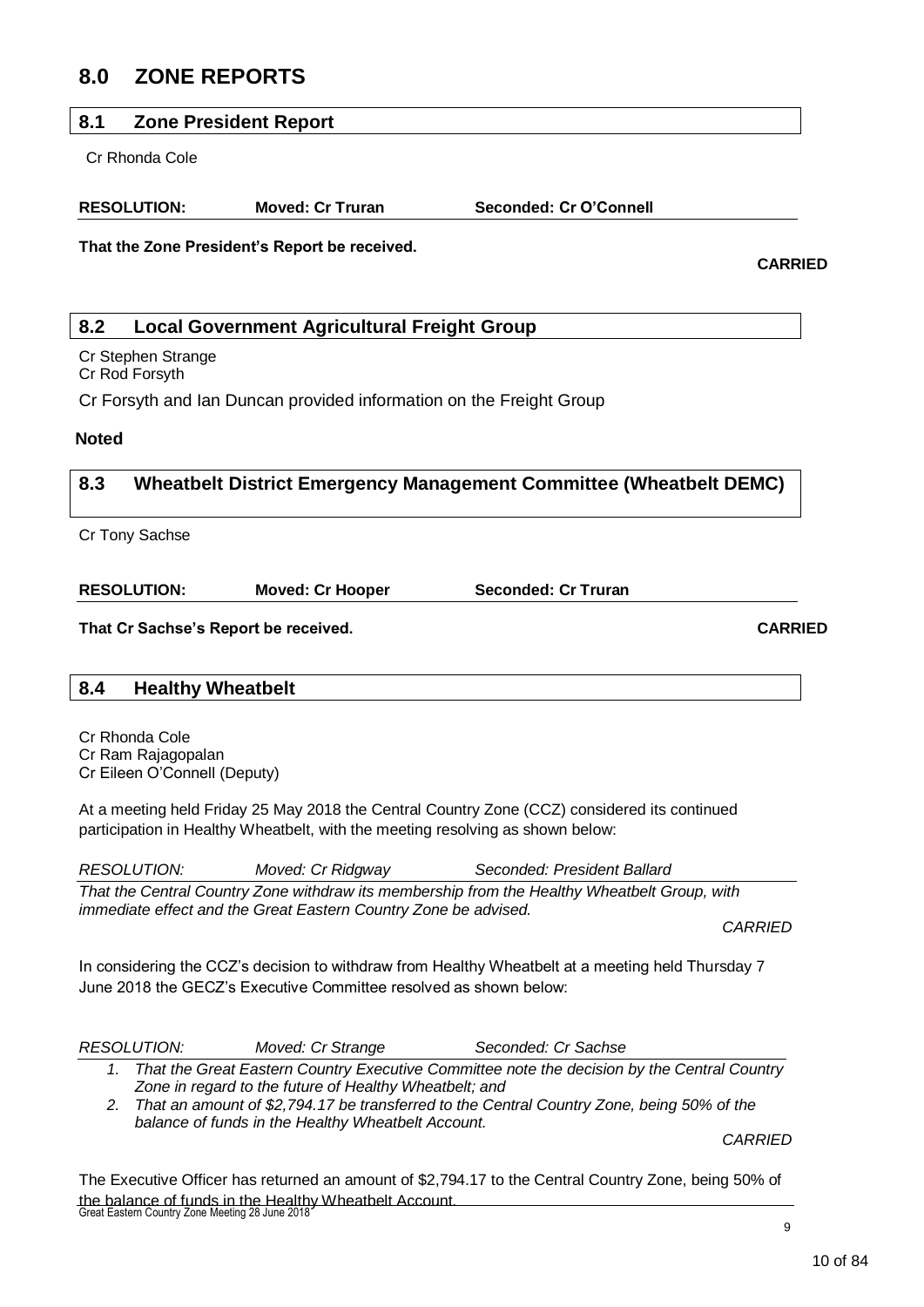The Zone discussed the importance of health issues to the Wheatbelt and the need for the next iteration of Healthy Wheatbelt or some forum to continue to progress health issues.

Discussion was held on issues currently being considered by CEACA and whether there was any duplication.

Consideration of potential forum on health delivery services was put forward.

**RESOLUTION: Moved: Cr O'Connell Seconded: Cr Batchelor** 

**That the Zones Executive Committee consider the best way of handling health issues going forward in the Wheatbelt and report back to the next Zone meeting.**

**CARRIED**

#### <span id="page-10-0"></span>**8.5 Wheatbelt North Regional Road Group (WNRRG)** Cr Ricky Storer

Cr Storer encouraged Local Governments in the zone to spend and acquit their funding.

In respect to the secondary Freight Group a meeting had been held with Federal politicians, Rick Wilson and Melissa Price. Local Governments to work together on developing priority road lists. Information will be provided through the regional road groups.

#### **Noted**

<span id="page-10-1"></span>

| <b>Wheatbelt South Regional Road Group (WSRRG)</b><br>8.6 |  |
|-----------------------------------------------------------|--|
|-----------------------------------------------------------|--|

Mr Chris Jackson, CEO Shire of Narembeen

The Shire of Narembeen has offered to provide Member Councils with a report on work undertaken by the WSRRG.

The next meeting will be held in July 2018. Wheatbelt South acknowledge the work being carried out by Wheatbelt North and Wheatbelt RDA

#### **Noted**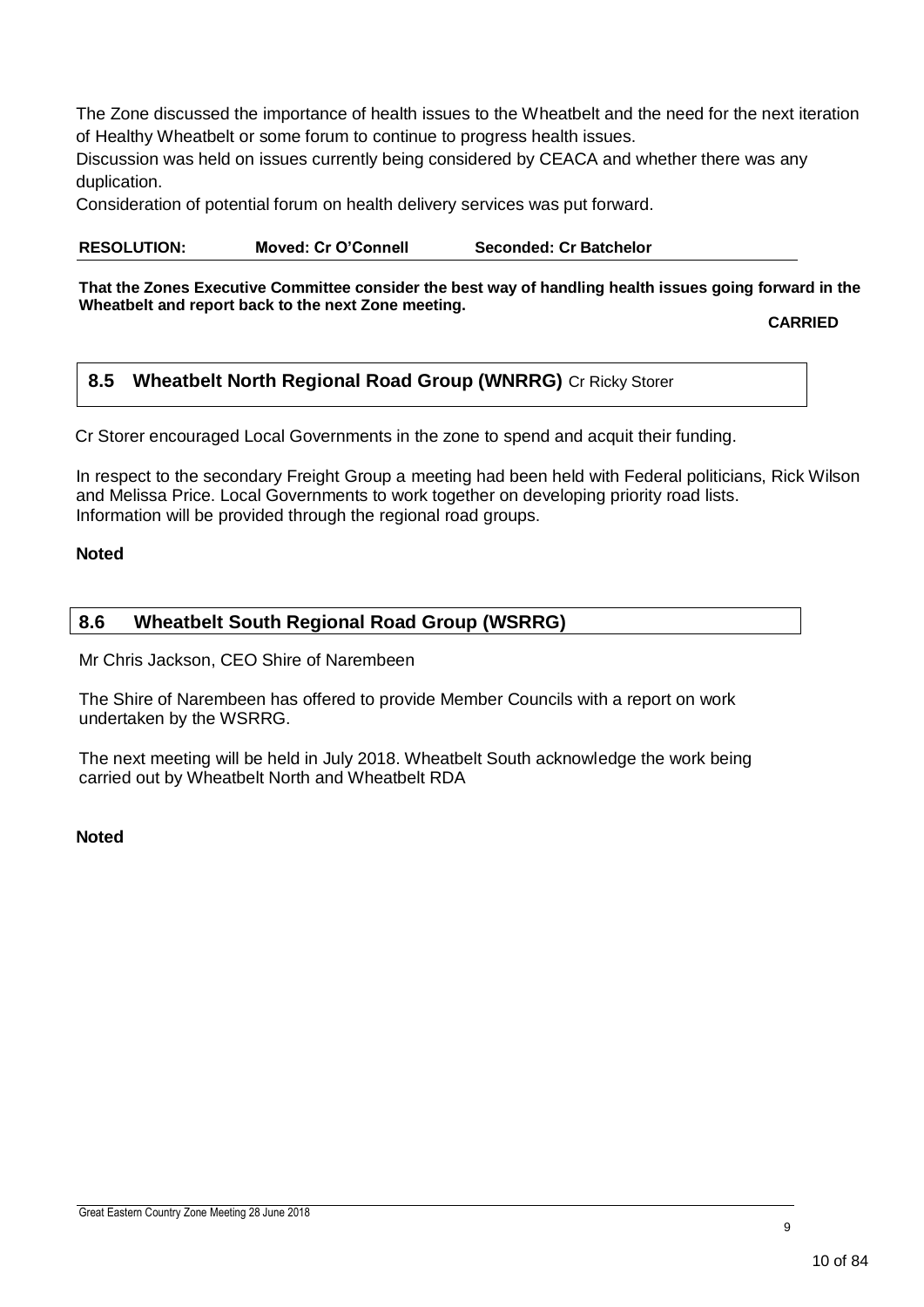## <span id="page-11-0"></span>**9.0 WESTERN AUSTRALIAN LOCAL GOVERNMENT ASSOCIATION (WALGA) BUSINESS**

*Zone delegates to consider the Matters for Decision contained in the WA Local Government Association State Council Agenda and put forward resolutions to Zone Representatives on State Council*

#### <span id="page-11-1"></span>**9.1 State Councillor Report**

Cr Stephen Strange

In Cr Strange's absence Tony Brown presented the State Councillor report (as attached).

**RESOLUTION: Moved: Cr Forsyth Seconded: Cr Rajagoplan**

#### **That the State Councillor Report be received.**

**CARRIED**

#### <span id="page-11-2"></span>**9.2 WALGA Status Report**

*From Executive Officer*

#### **BACKGROUND:**

Presenting the Status Report for June 2018 which contains WALGA's responses to the resolutions of previous Zone Meetings

#### **ZONE COMMENT:**

This is an opportunity for Member Councils to consider the response from WALGA in respect to the matters that were submitted at the previous Zone Meeting.

| <b>RESOLUTION:</b> | <b>Moved: Cr Truran</b> | <b>Seconded: Cr Waters</b> |
|--------------------|-------------------------|----------------------------|
|--------------------|-------------------------|----------------------------|

**That the Great Eastern Country Zone notes the WALGA Status Report.**

**CARRIED**

#### <span id="page-11-3"></span>**9.3 Review of WALGA State Council Agenda - Matters for Decision**

From Executive Officer

#### **Background:**

WALGA State Council meets five times each year and as part of the consultation process with Member Councils circulates the State Council Agenda for input through the Zone structure.

The Zone is able to provide comment or submit an alternate recommendation that is then presented to the State Council for consideration.

#### **5.1 Updated Climate Change Policy Statement (05-028-03-0011 LS) WALGA Recommendation**

That the revised WALGA Climate Change Policy Statement be endorsed.

#### **ZONE COMMENT:**

Zone supports the WALGA recommendation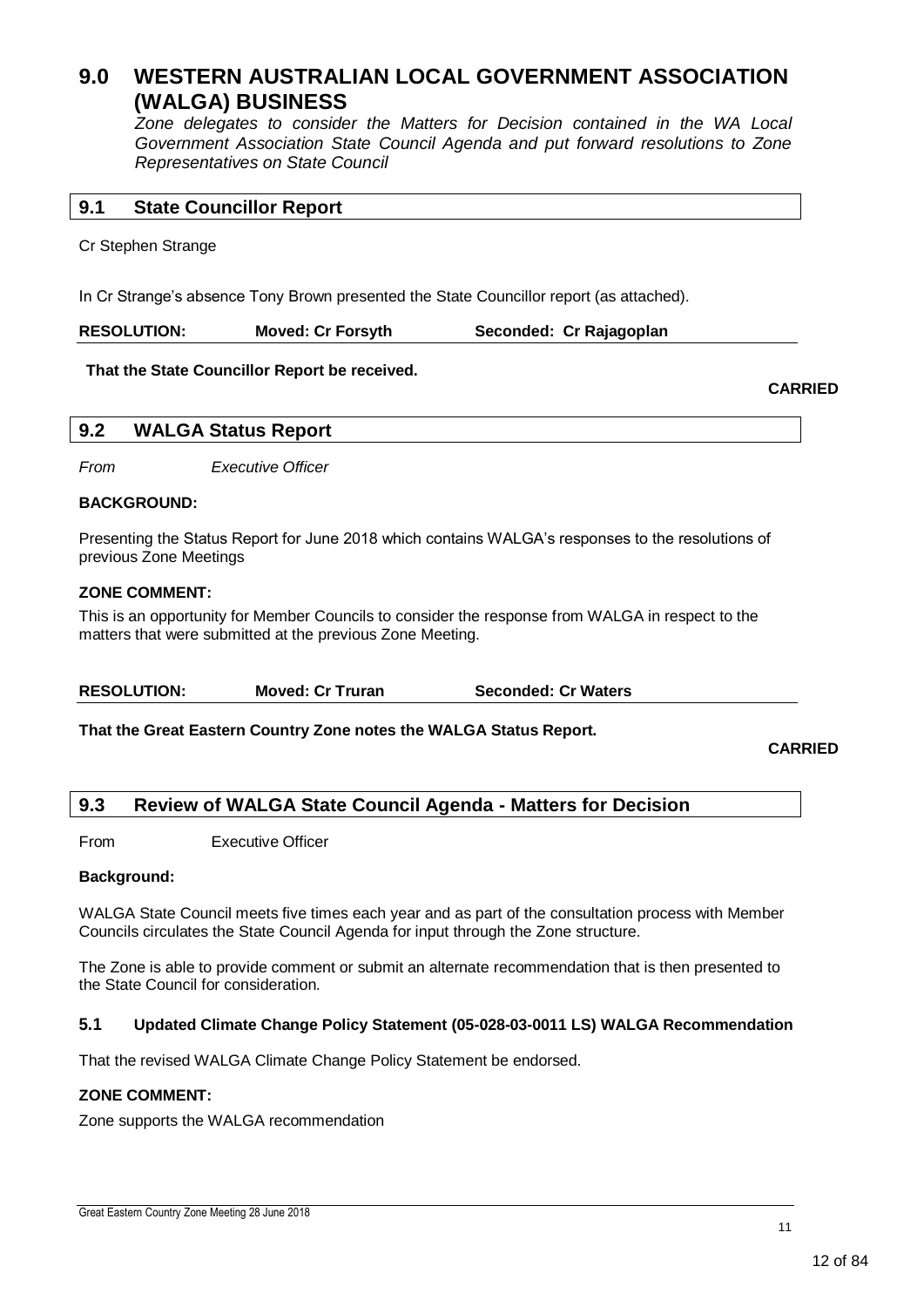#### **5.2 Interim Submission – Model Subdivision Conditions (05-047-00003 VJ)**

#### **WALGA Recommendation**

That the interim submission to the WA Planning Commission on the Model Subdivision Conditions be endorsed.

#### **EXECUTIVE OFFICER COMMENT:**

This matter was considered by the Great Eastern Country Zone when it met on Thursday 1 March 2018, with the meeting resolving as shown below:

| <i>RESOLUTION:</i>                                                  | Moved: Cr Truran | Seconded: Cr Sachse |
|---------------------------------------------------------------------|------------------|---------------------|
| That WALGA advise the State Government the Local Government sector: |                  |                     |

- *1. will not agree to the Department of Fire and Emergency Services' (DFES) transferring of responsibility to the Local Government sector for the clearance of a subdivision condition for Bush Fire Management Plans, when the condition has been requested by DFES;*
- *2. requires adequate and effective consultation on any review of the model subdivision condition relating to clearance, including relating to Bush Fire Management Plans that would result in the transfer of responsibility from any agency for the clearance of a subdivision condition, when that condition has been requested by that agency.*

*CARRIED*

WALGA considered the issue at its March 2018 State Council meeting, when a report on the significant shift in the implementation of the Bushfire Management Plans through the subdivision process was considered, and the following recommendation endorsed (RESOLUTION 11.1/2018):

*That WALGA advise the State Government the Local Government sector:*

- *1. Will not agree to the Department of Fire and Emergency Services (DFES) transferring of responsibility to the Local Government sector for the clearance of a subdivision condition for Bushfire Management Plans, when the condition has been requested by DFES;*
- *2. Requires adequate and effective consultation on any review of the model subdivision condition relating to clearance, including relating to Bushfire Management Plans that would result in the transfer of responsibility from any agency for the clearance of a subdivision condition when that condition has been requested by that agency.*

In the current WALGA report to State Council the following has been noted:

*The main changes are the removal of DFES as a clearing authority for Bushfire Management Plans and other bush fire planning matters, which is not acceptable. If a Local Government does not want to clear these conditions, then the WAPC must also be the clearing agency, particularly if the involvement of DFES has now been removed. This will then align with the State Council resolution in March 2018, which does not support the change in DFES's approach to these subdivision conditions.*

*It has been pointed out in the interim submission that the 'consultation' via an email subscriber list does not align with the State and Local Government Partnership Agreement, as only those subscribing to the 'Bushfire Policy Subscriber' list would have received the information and invitation to comment.*

*Other suggestions in the submission include further clarity on how the conditions are implemented, as they are not entirely specific as to exactly how and why they are used. Without this clarity, they could be applied in circumstances that make them difficult to clear, or possibly be applied by the WAPC in inappropriate circumstances.*

#### **ZONE COMMENT:**

Zone supports the WALGA recommendation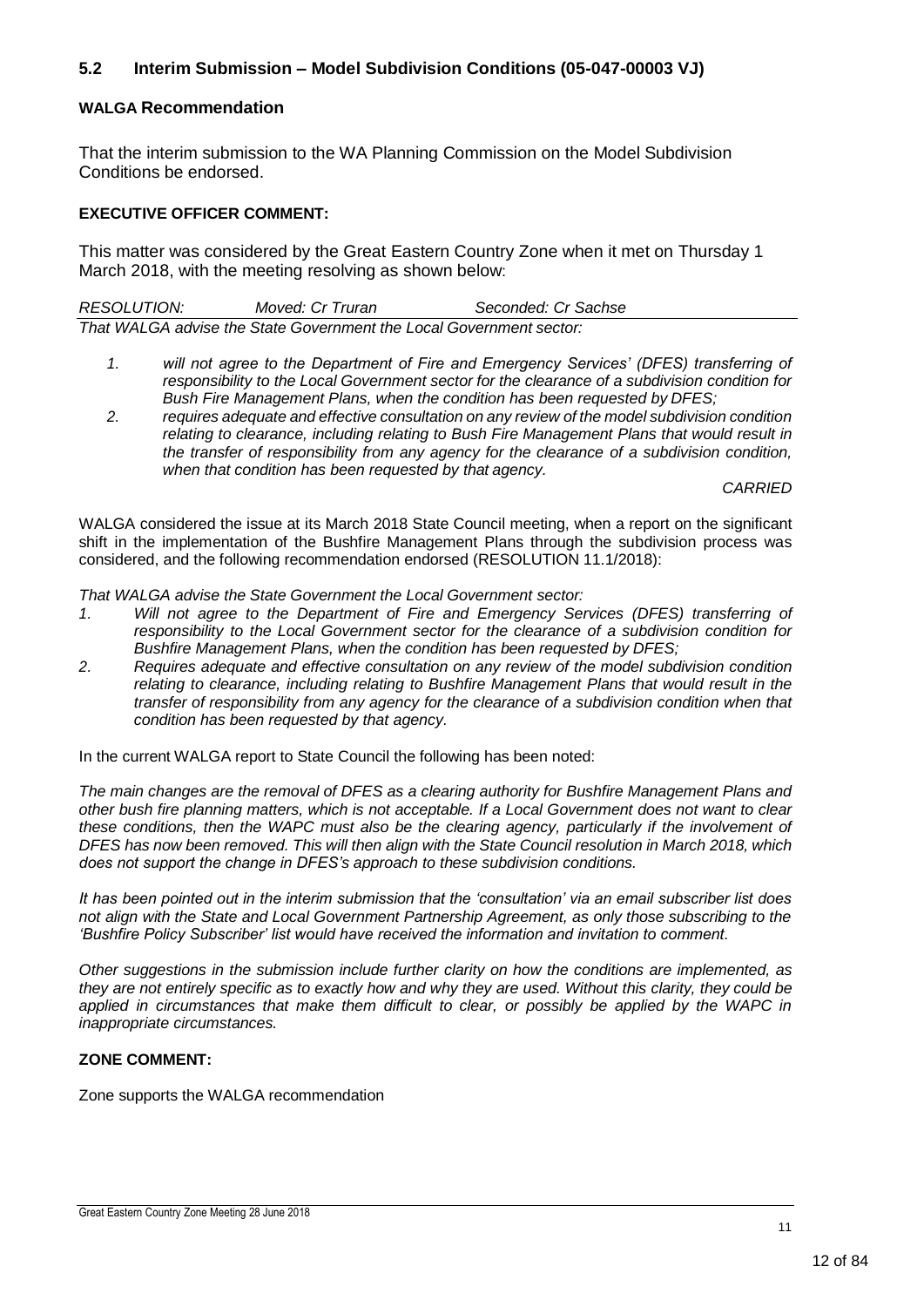#### **5.3 Interim Submission – Position Statement – Housing on lots less than 100m² (05-306-03- 0062 CH)**

#### **WALGA Recommendation**

That the interim submission to the WA Planning Commission on Position Statement – Housing on Lots less than 100m² be endorsed.

#### **ZONE COMMENT:**

Zone supports the WALGA recommendation

#### **5.4 Policy for Restricted Access Vehicles on Roads Not on an Approved Network During Harvest (05-006-03-0004 ID)**

#### **WALGA Recommendation**

- 1. That WALGA support changes to the Harvest Mass Management Scheme to enable heavy vehicles that meet the requirements of RAV 2, RAV 3 or RAV 4 to travel on roads not assessed for the RAV network between paddocks and the nearest RAV route during the harvest period.
- 2. Advocate that any roads assessed on the initiative of Main Roads that do not meet the requirements for addition to the RAV network at the level used under the Harvest Mass Management Scheme remain unassessed for the purpose of network definition.

#### **ZONE COMMENT:**

Discussion was held on agricultural pilot vehicles.

**RESOLUTION: Moved: Cr Sasche Seconded: Cr Storer**

#### **That a new point 3 be added to the recommendation;**

**3. Seek alternatives to the requirement for an agricultural pilot to accompany the RAV combination on roads that are not included in the RAV network.**

**CARRIED**

#### **5.5 WA State Library Strategy Implementation Plan and Consultation Report (05- 057-02-0051 KD)**

#### **WALGA Recommendation**

That:

- 1. The WA Public Libraries Strategy be endorsed; and,
- 2. WALGA continue to advocate with Western Australia Public Libraries and key stakeholders to Department of Local Government, Sport and Cultural Industries to prioritise funding for implementation of the strategy.

#### **ZONE COMMENT:**

Zone supports the WALGA recommendation

#### **5.6 Aboriginal Heritage Act 1972 Review Submission to Stage 1 (05-032-00001 KD)**

#### **WALGA Recommendation**

That the submission to Stage 1 Review of the Aboriginal Heritage Act 1972 be endorsed.

#### **ZONE COMMENT:**

Zone supports the WALGA recommendation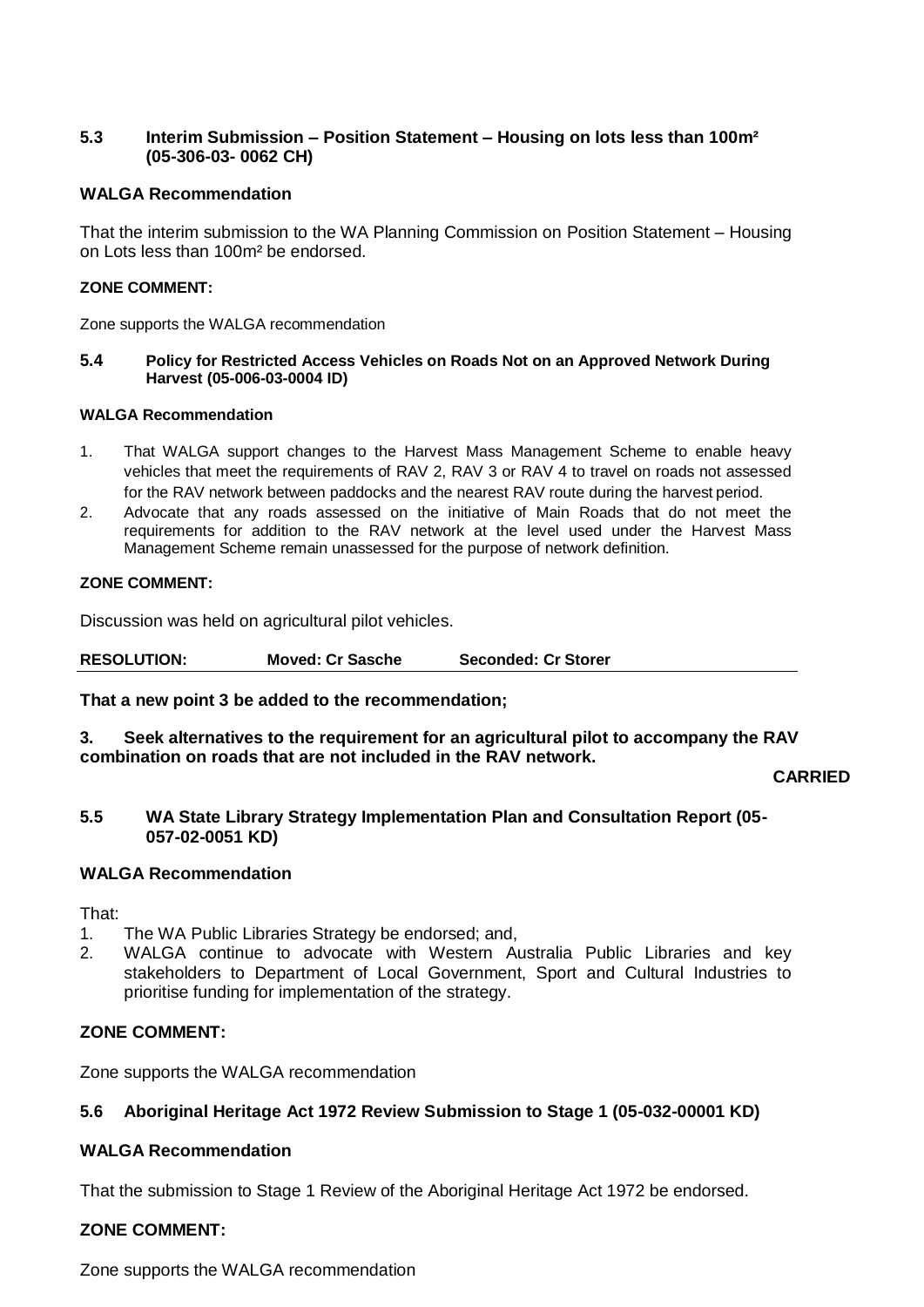#### **5.7 Interim Submission – Review of the State Industrial Relations System (05-034-01- 0001 KP)**

#### **WALGA Recommendation**

That the interim supplementary submission in response to the Interim Report of the Review of the State Industrial Relations System be endorsed.

#### **EXECUTIVE OFFICER COMMENT:**

It is noted in a media release by Commerce and Industrial Relations Minister, Hon Bill Johnston MLA, dated the 18 June 2018, the review has been completed with the report by Senior Counsel Mark Ritter having been handed to the Government.

#### **ZONE COMMENT:**

Zone supports the WALGA recommendation.

**RESOLUTION: Moved: Cr O'Connell Seconded: Cr Waters**

**That the Great Eastern Country Zone endorses all recommendations being matters contained in the WALGA State Council Agenda other than item 5.4 recommendation separately considered.**

**CARRIED**

#### <span id="page-14-0"></span>**9.4 Review of WALGA State Council Agenda - Matters for Noting/Information**

- **6.1 Report on Local Government Road Assets and Expenditure 2016/17 (06-007-03-0016 MB)**
- **6.2 ERA Draft Decision – Western Power Access Arrangement (05-049-03-0001DM)**
- **6.3 2017-18 State Budget (05-088-03-0001 DM)**
- **6.4 Research on Verge Permit Fees and Bonds (05-036-03-0061 VJ)**
- **6.5 Independent Planning Reform – Green Paper (05-047-02-0015 VJ)**
- **6.6 Update on the Noongar Standard Heritage Agreement for Local Government (05-032-01- 0001 KD)**
- **6.7 Community Resource Centre Funding and Service Model (05-018-03-0004 KD)**
- **6.8 Alternative Approaches to Volunteer Based Health Services in the Regions Survey (05- 031-01-0001 EDR)**
- **6.9 Public Health Act 2016 Regulation Review Program (05-031-01-0001 EDR)**

#### <span id="page-14-1"></span>**9.5 Review of WALGA State Council Agenda - Organisational Reports**

- **7.1 Key Activity Reports**
- **7.1.1 Report on Key Activities, Environment and Waste Unit (01-006-03-0017 MJB)**
- **7.1.2 Report on Key Activities, Governance and Organisational Services (01-006-03- 0007 TB) (Attachment)**
- **7.1.3 Report on Key Activities, Infrastructure (05-001-02-0003 ID)**
- **7.1.4 Report on Key Activities, People and Places (01-006-03-0014 JB)**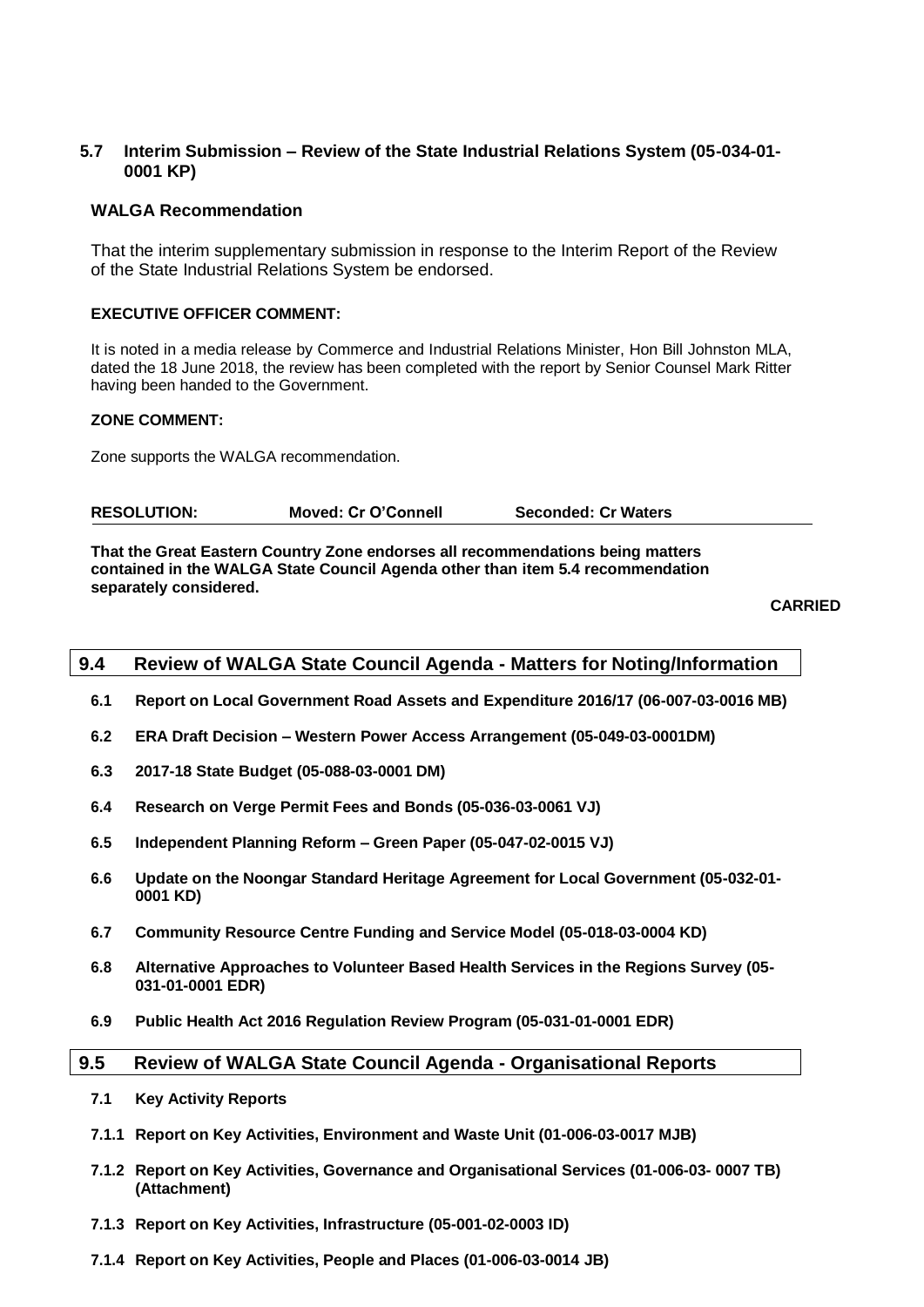#### <span id="page-15-0"></span>**9.6 Review of WALGA State Council Agenda - Policy Forum Reports**

#### **7.2 Policy Forum Reports**

- **7.2.1 Mayors/Presidents Policy Forum**
- **7.2.2 Mining Community Policy Forum**

#### **7.2.3 Container Deposit Legislation Policy Forum**

#### **7.2.4 Freight Policy Forum (Attachment)**

WALGA has advised that the work of the Freight Policy Forum has concluded and the group "disbanded". See attached correspondence from WALGA.

<span id="page-15-1"></span>

|  | 9.7 | <b>WALGA President's Report</b> |  |
|--|-----|---------------------------------|--|
|--|-----|---------------------------------|--|

Tony Brown presented the WALGA President's Report as attached.

| <b>Seconded: Cr Meeking</b> |
|-----------------------------|
|                             |

**That the Great Eastern Country Zone notes the following reports contained in the WALGA State Council Agenda:**

- **Matters for Noting/Information;**
- **Organisational Reports;**
- **Policy Forum Reports; and**
- **WALGA President's Report.**

**CARRIED**

# <span id="page-15-2"></span>**10.0 AGENCY REPORTS**

#### <span id="page-15-3"></span>**10.1 Regional Development Australia (RDA) Wheatbelt**

Ms Mandy Walker, Director Regional Development RDA Wheatbelt presented her report as listed on item 5.1

#### <span id="page-15-4"></span>**10.2 Water Corporation**

Nil report

#### <span id="page-15-5"></span>**10.3 Wheatbelt Development Commission**

Nil report

#### <span id="page-15-6"></span>**10.4 Department of Local Government, Sport and Cultural Industries**

Ms Jodie Holbrook, Director Local Government Policy and Engagement Mr Rob Didcoe, Executive Director of Infrastructure Report presented as per item 5.2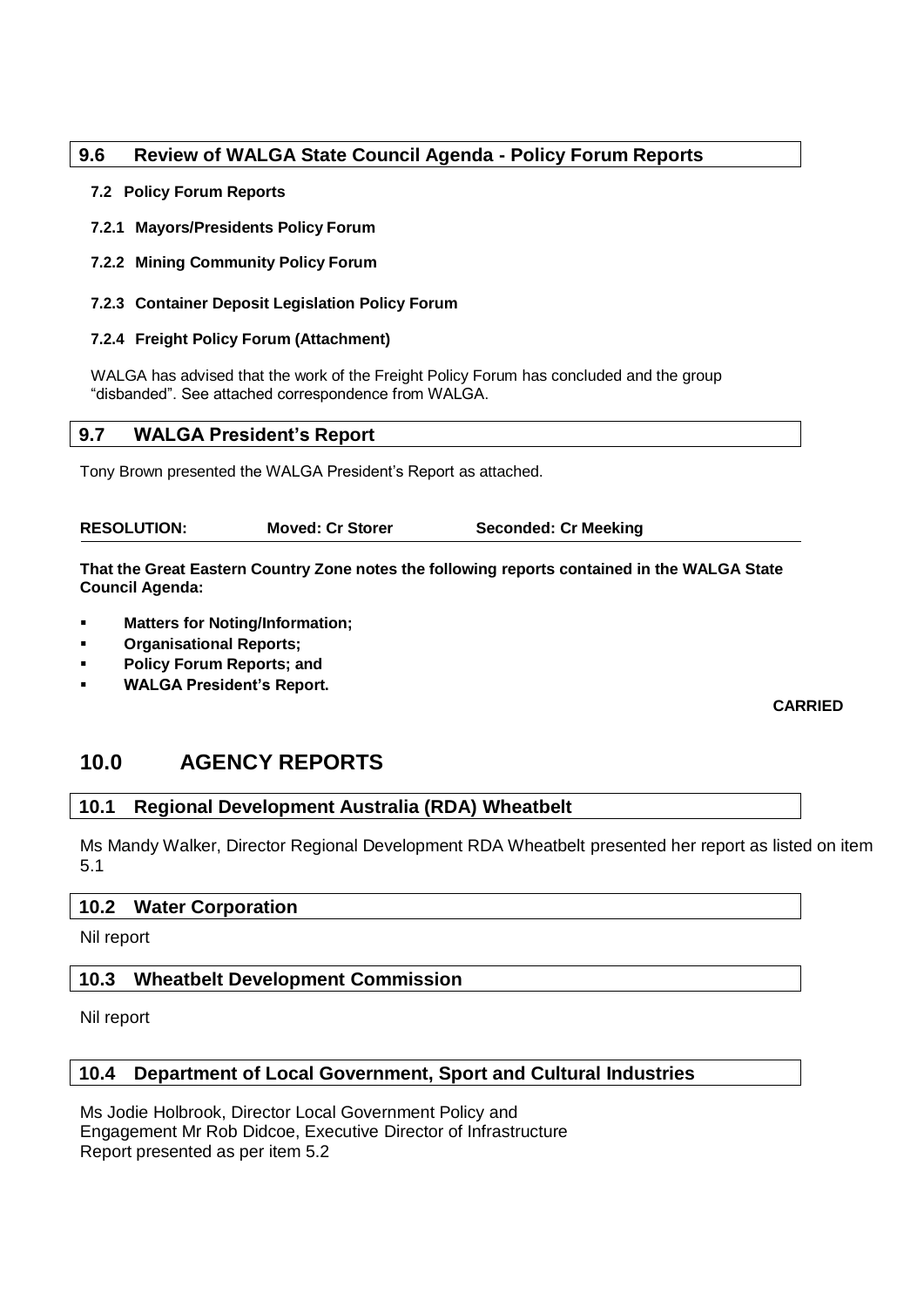### **10.5 Main Roads WA**

Mr Craig Manton, Regional Manager Wheatbelt Region, Main Roads WA

Craig advised on WAANDRA process and encouraged feedback on the claims process.

Regional Road Group funding allocations will be determined following the signing of the road funding agreement.

## **10.6 WALGA Infrastructure**

Ian Duncan advised on the progress of the State/Local Government Road Funding Agreement.

A decision is pending in the next week. The State Government have offered to allocate 20% of motor vehicle licence fee revenue with a review after 2 years.

As the current agreement expires on 30 June 2018 it is critical that an agreement be reached in the next week.

# <span id="page-16-0"></span>**11.0 MEMBERS OF PARLIAMENT**

Hon Mia Davies MLA, Member for Central Wheatbelt was an apology for the meeting.

# <span id="page-16-1"></span>**12.0 EMERGING ISSUES**

#### **12.1 Closure of National Australia Bank Agency – Tammin**

Cr Batchelor advised that the National Australia Bank (NAB) announced the closure of 4 bank agencies across the State today.

Hyden will also be losing their agency.

Discussion was held that a number of other towns have established their banking through Australia Post.

#### **Noted**

#### **12.2 Live sheep/cattle export cancellation**

The Zone noted the concern that the cancellation of live sheep & cattle will have on the agricultural sector.

#### **Noted**

#### **12.3 Road Safety**

The positive "Save our Country Kids" road safety campaign was noted.

#### **Noted**